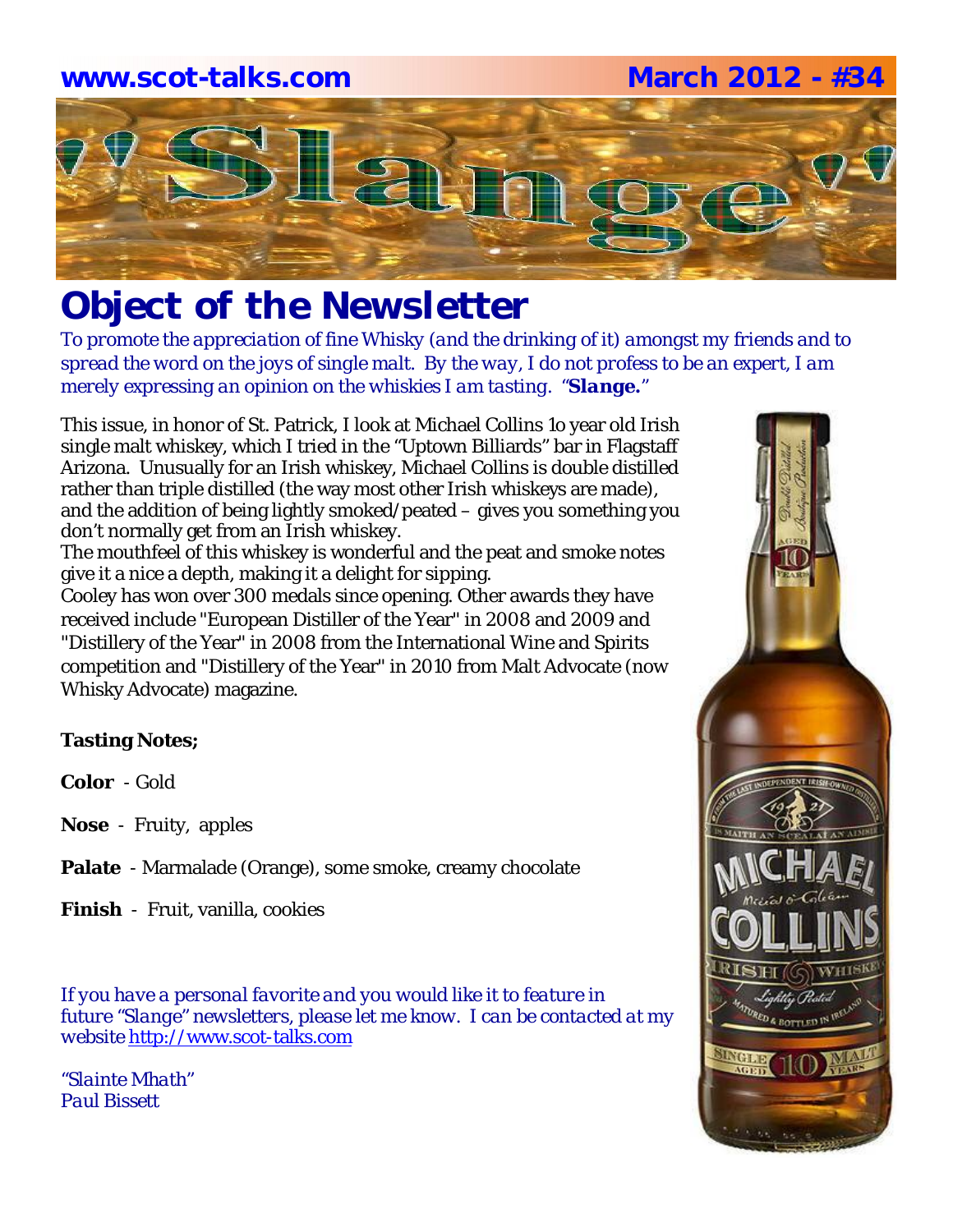### **www.scot-talks.com March 2012 - #34**



### A wee bit of History (http://www.cooleywhiskey.com)

When it comes to Irish whiskey, there are only a few whiskies which are actually produced by Irish companies. Which is a matter of great pride to those companies, and Michael Collins is one of those whiskeys, produced by, Irish-owned distiller Cooley.

The Cooley Distillery was established by John Teeling who, after studying in America, concluded that there was a solid market for a new Irish Whiskey brand. Teeling acquired the Ceimici Teo Distillery in 1987. He renamed the Dundalk-based distillery Cooley. Cooley was the first whiskey distillery to be founded in Ireland for over a century and it was not long before the owners began to acquire famous brands and distilleries which had been mothballed.

Tyrconnell and Kilbeggan were amongst these. The Kilbeggan was reopened in 2007 and is run in conjunction with Cooley and has the company's storage facilities. In 1989, a pair of pot stills was installed, furnishing the distillery with the means to distil both malt and grain. During the 1990s, the Cooley distillery also launched Connemara, a peated whisky.

Cooley has won over 300 medals since opening. Other awards they have received include "European Distiller of the Year" in 2008 and 2009 and "Distillery of the Year" in 2008 from the International Wine and Spirits competition and "Distillery of the Year" in 2010 from Malt Advocate (now whisky advocate) magazine.



Cooley Distillery

### **"Whisky is liquid sunshine."** (George Bernard Shaw)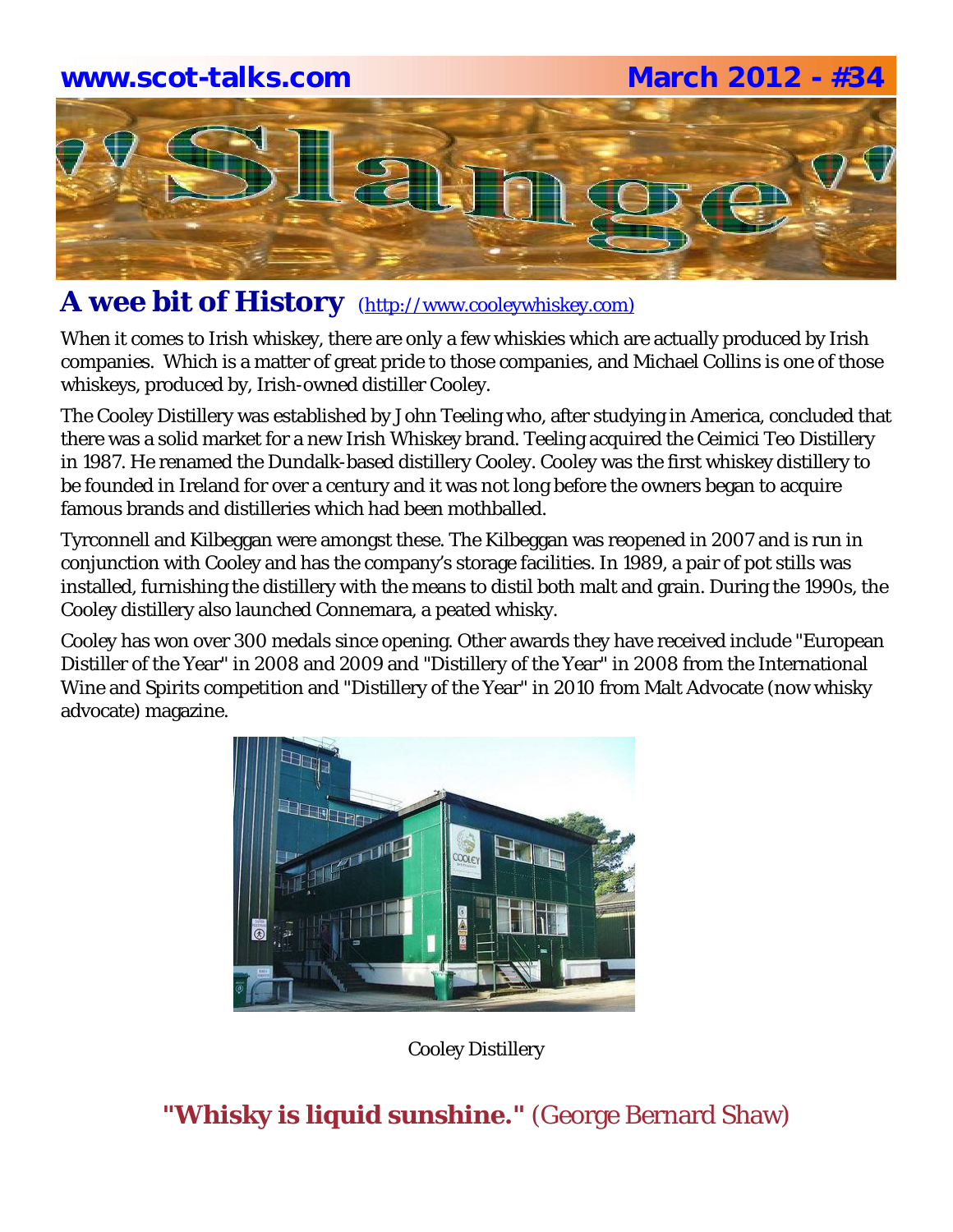

Below is a simple guide to help you choose your Whisky, and the flavor notes you should expect from it. Being Scottish I recommend you find a likely candidate and try it in a bar before buying the whole bottle. With each issue of the newsletter I will add in another Whisky to the flavor map. This Issue; Michael Collins 10 year old. For more information go to http://michaelcollinswhiskey.com

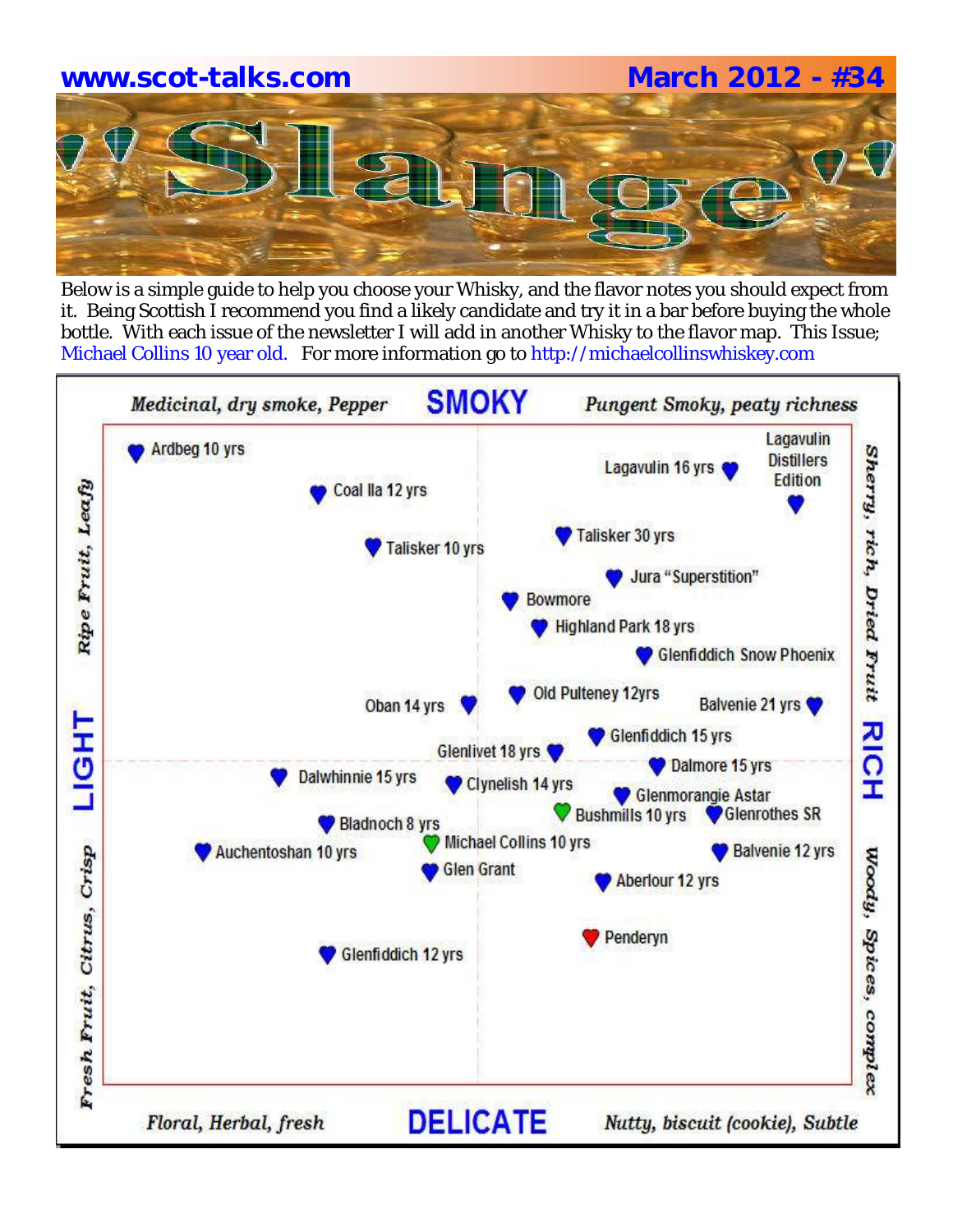# **www.scot-talks.com March 2012 - #34** 21

### **World Whisky day** http://worldwhiskyday.com

### **Tuesday 27th March 2012**

World Whisky Day was and is a concept aimed at spreading the global love of whisky by encouraging people across the world to hold their own events, of whatever sort, to celebrate whisky in all its forms and incarnations.

There is much work already being put in to make this event a worldwide success and we would urge you all to join the effort and embrace a concept which aims not only to be a positive force for whisky but also fun for all involved.

### **World Whisky Day events are already being registered across the globe.**

Anyone can register a World Whisky Day event – wherever you are in the world! If you don't feel like hosting your own World Whisky Day event it is about time you convinced your favorite bar/restaurant/hotel/venue to host their own event!

If you are in a whisky club/whisky society make sure you do something extra special on World Whisky Day!



Go to http://worldwhiskyday.com to use the interactive map to see if an event is being held near you. You can also sign up to hold your own event at the website.